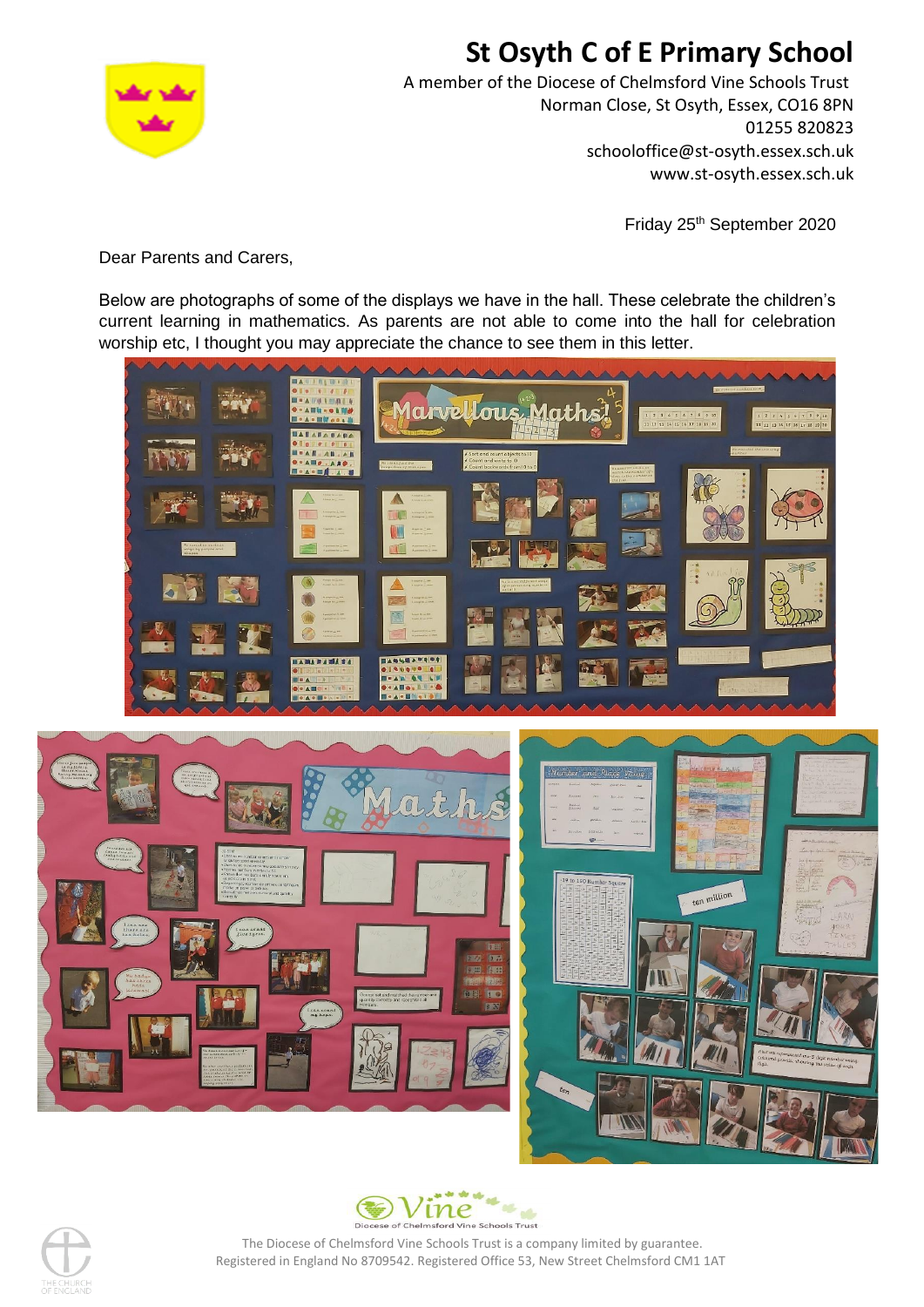# **Applications for Reception 2021**

We warmly invite all parents, who have children that are due to join Reception next September, to contact the office for a tour of the school. These tours will only take place out of school hours and in a 'COVID19 secure' manner. We are giving this invitation now because when we can provide tours for parents is limited to after school and this restricted time may be harder for parents to book.

Applications to our school are made via Essex's website - [https://www.essex.gov.uk/apply-for-a](https://www.essex.gov.uk/apply-for-a-primary-school-place)[primary-school-place](https://www.essex.gov.uk/apply-for-a-primary-school-place)

Online applications can be made for a Reception school place between 9 November 2020 and 15 January 2021.

# **Applications for Year 7 2021**

- These are to be made using Essex's online application form.
- [Apply online](https://educationportal.essex.gov.uk/CitizenPortal/en) up to and including the 31 October 2020.
- Please ensure that your online application is submitted by 31 October 2020. Remember to re-submit after making any changes before the deadline.
- All applications received after 31 October will be treated as late and will only be processed after all on-time applications
- You are less likely to get a place at one of your preferred schools if you apply late.
- <https://www.essex.gov.uk/apply-for-a-secondary-school-place>

Secondary schools are offering children in Year 6, and their parents, different ways to find out about them and to 'tour' them. To help parents and carers, we have contacted all our local secondary schools and share a summary of what each one is doing:

# Clacton Coastal Academy

Virtual open evenings on Thursday, 1st & Thursday 8th October at 6:30. In order to access these, parents and carers need to apply online; a QR barcode is going to be sent to us to pass on to parents. There are also question and answer sessions Friday, 9th October 11:00-12:00 and Monday, 12th October 5:00-6:00. Physical tours are possible on Monday 12th October and are by appointment only.

# Clacton County High School

On their website there is a – "parent information & support"  $\rightarrow$  "Year 6 into Year 7" option. Parents and carers can access a virtual tour there. Physical tours are by appointment only, Monday 12th – Thursday 15th October. Application forms for these are on their website.

# The Colne

A virtual tour is on their website. They will consider physical tours but parents and carers need to email them: mail@colne.essex.sch.uk

#### Tendring Technology College

Virtual tours are on their website. They are not currently offering physical tours.

# **Packed lunches**

If you're child has a packed lunch for school, please ensure that it is healthy and part of a balanced diet. Please do not include items which are clearly chocolate bars and sweets, including Smarties. Thank you.